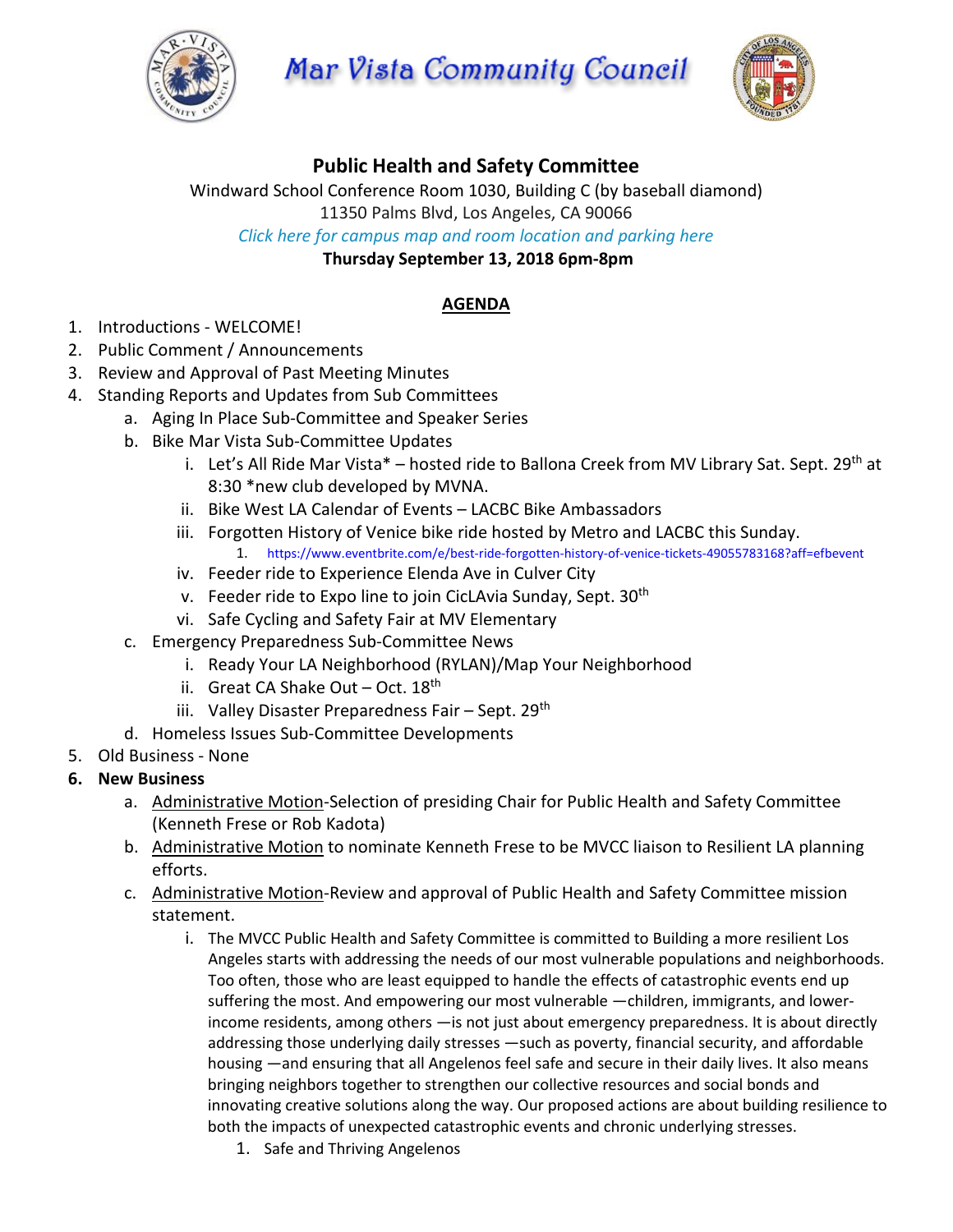- 2. Strong and Connected Neighborhoods
- 3. Prepared and Responsive City
- 4. Pioneering and Collaborative Partner

## <https://www.lamayor.org/sites/g/files/wph446/f/page/file/Resilient%20Los%20Angeles.pdf>

- d. Administrative Motion
	- i. Request at least one representative from each Zone/Neighborhood Assoc. to support and encourage disaster preparedness efforts of the Emergency Prep Sub Committee.
- e. Funding Motion \$1000 for a Neighborhood Purpose Grant for Pacific LAPD Winter Wonderland 2018 Toy Give Away event
- f. Funding Motion Allocation of \$300 for refreshments for CERT training classes hosted in Mar Vista.
- g. Funding Motion Allocation of \$500 for the purchase of basic first aid supplies to encourage stakeholders to develop more their own grab and go disaster kits. Participants will be able to assemble a basic first aid kit using small reusable plastic bags and provided supplies along with disaster prep kits.
- h. Funding Motion Allocation of \$1500 for the purchase of high visibility vests that can be used by kids and adults while walking, running, scooting or cycling. These promotional items would be distributed at safety education events that encourage people to be more aware of their surrounding and be less distracted and more visible to cars and others when in public.
- i. Funding Motion Allocation of \$100 for each Zone in MVCC (\$600 total) to host Coffee with a Cop events in their areas. Funding will require support from local neighborhood association either in staffing, promotion and/or funding of the event. If there is not a viable neighborhood partner this expectation can be waived.
- j. Public Health and Safety Events and Outreach Opportunities
	- i. Safe Cycling and Safety Fair at Mar Vista Elementary School
	- ii. Small Business Saturday and Mar Vista Art Walk Santa Sleigh Stop
	- iii. Outreach at MV Farmers Market by Emer Prep Sub-Committee to promote the Great CA Shakeout.
	- iv. Cycling Savvy Workshop Oct.  $1<sup>st</sup>$  at El Segundo Public Library
	- v. Bike/Walk to School Day
- k. Homelessness options and opportunities in Mar Vista Discussion
- l. Development of SMART Goals for Committee Initial Brainstorm below:
	- i. Block captain on every block.
	- ii. Neighborhood watch meetings are conducted at least once every other year for every block.
	- iii. Regional CERT trailers and trained citizens in all parts of Mar Vista
	- iv. Host at least one CERT class annually in Mar Vista.
	- v. Development and dissemination of emergency plans and community contacts with with local LAPD/LAFD
	- vi. Enhancement of partnership and support of Historic FS 62 project and program.
	- vii. OTHERS
- 7. Future agenda items
	- a. Cool blocks Sustainability Program [www.coolblock.org](http://www.coolblock.org/)
	- b. Presentation to MVCC BOD re: Resilient LA program
		- i. <http://www.resilience.la/#intro>
		- ii. <https://www.lamayor.org/Resilience>
- 8. Public Comment
- 9. Adjournment